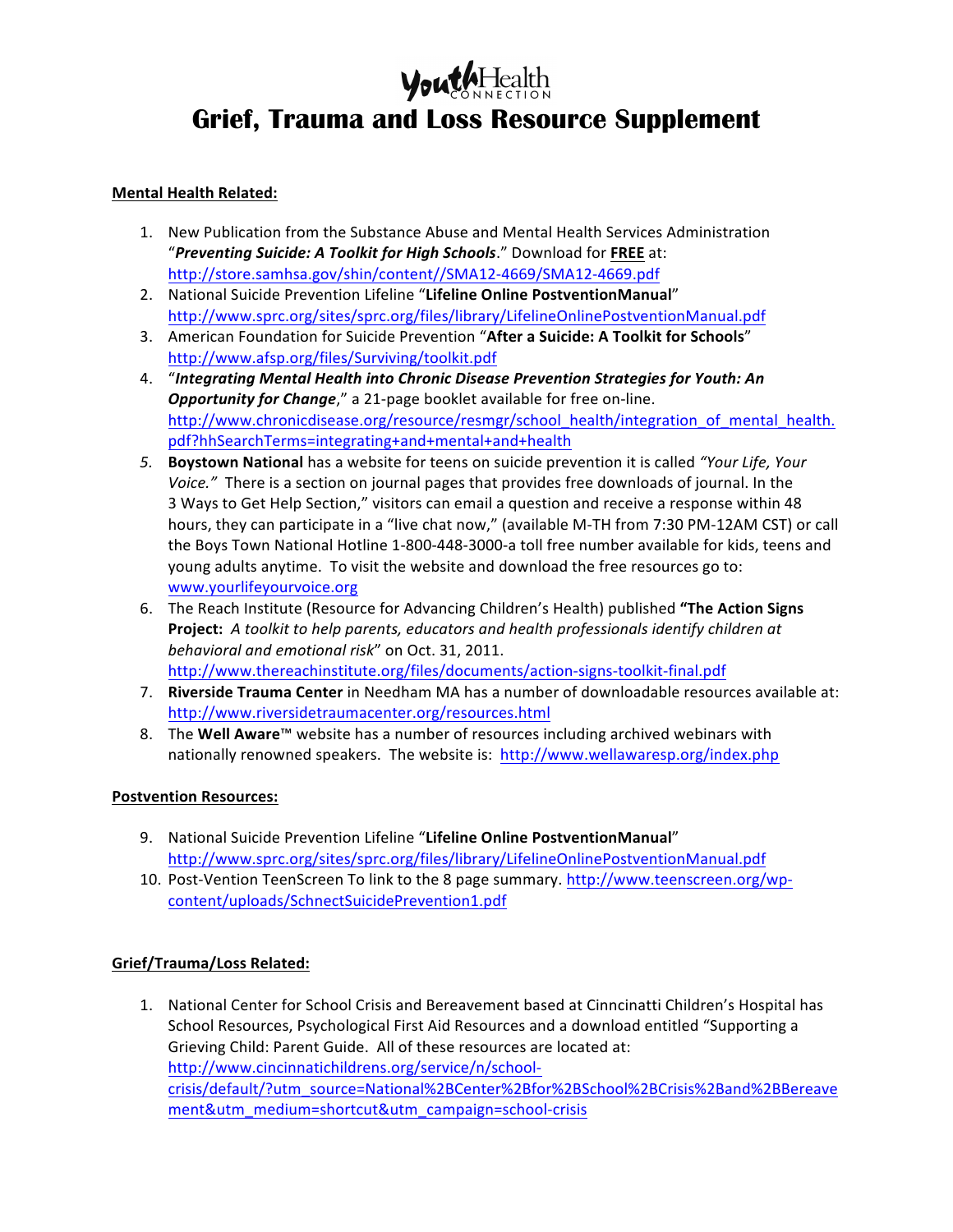

# **Grief, Trauma and Loss Resource Supplement**

- 2. U.S. Department of Education, Emergency Response and Crisis Management Technical Assistance Center "Coping with the Death of a Student or Staff Member." http://rems.ed.gov/docs/CopingW\_Death\_StudentOrStaff.pdf
- 3. The National Education Association Health Information Network (NEAHIN) School Crisis Guide this is a website filled with resources for schools to help with crisis planning, responding when a crisis occurs and after the crisis helping students and staff recover. http://crisisguide.neahin.org/crisisguide/
- 4. **The Dougy Center, National Center for Grieving Children and Families** has a number of resources available on-line at: http://www.dougy.org/
- 5. **Coping with the Holidays** a hand-out that covers the 3 C's by Kenneth Doka published by The Bay Area Jewish Healing Center can be accessed at: http://www.jewishhealingcenter.org/HHD09/3cscoping.pdf
- 6. Preparing Yourself and Your Family for the Holiday Season an 8-page guide that includes a holiday checklist, ideas for embracing memories, ideas for creating new memories and ways to help children cope. To access a pdf of this guide from Hospice of Calgary visit: http://www.hospicecalgary.com/sites/default/files/Preparing%20for%20the%20Holidays2011.p df
- 7. "Supporting Infants, Toddlers and Families Impacted by Caregiver Mental Health Problems, **Substance Abuse and Trauma**," a publication of the Substance Abuse and Mental Health Services Administration (SAMHSA-Oct. 2012) This 92 page free action guide uses a case study approach and presents resources that service providers, advocates, and practitioners can use to better understand and engage the community in responding to children whose caregivers are negatively impacted by mental illness, substance abuse, or trauma. To download visit: http://store.samhsa.gov/shin/content//SMA12-4726/SMA12-4726.pdf
- 8. The National Child Traumatic Stress Network has resources for professionals, Educators and Family Members on a trauma types, resources and a section on Understanding Child Traumatic Stress. **To access the many resources visit:** http://nctsn.org/
- 9. **"Healing Magazine"** is a publication of KidsPeace Institute. The winter 2012 edition features articles with a focus on Social Media plus content on Helping the grieving child at school. To learn more about KidsPeace and view the current magazine content on-line visit: http://www.kidspeace.org/healing.aspx?id=3201
- 10. "10 Things Grieving Children Want You to Know" a 2-page sheet from the National Alliance for Grieving Children, written by Pamela Gabbay, M.A., FT; Program Director, Mourning Star Center for Grieving Children and Teens. To view, download and print this resource visit: http://childrengrieve.org/sites/default/files/spiritweb/10%20Things%20Grieving%20Children%2 0Want%20You%20to%20Know.pdf
- 11. Article "Understanding Grief and Loss in Children," by Jody J. Fiorini and Jodi A. Mullen. To view, download or print the 5-page article visit: http://counselingoutfitters.com/vistas/vistas06/vistas06.07.pdf

## **Cancer in the Family**

1. SuperSibs is a website serving siblings of children with cancer. The website includes sections that are age specific, have information by diagnosis and also resources for bereavement. There is much more on the website as well. To learn more visit:  $http://www.supersibs.org/$